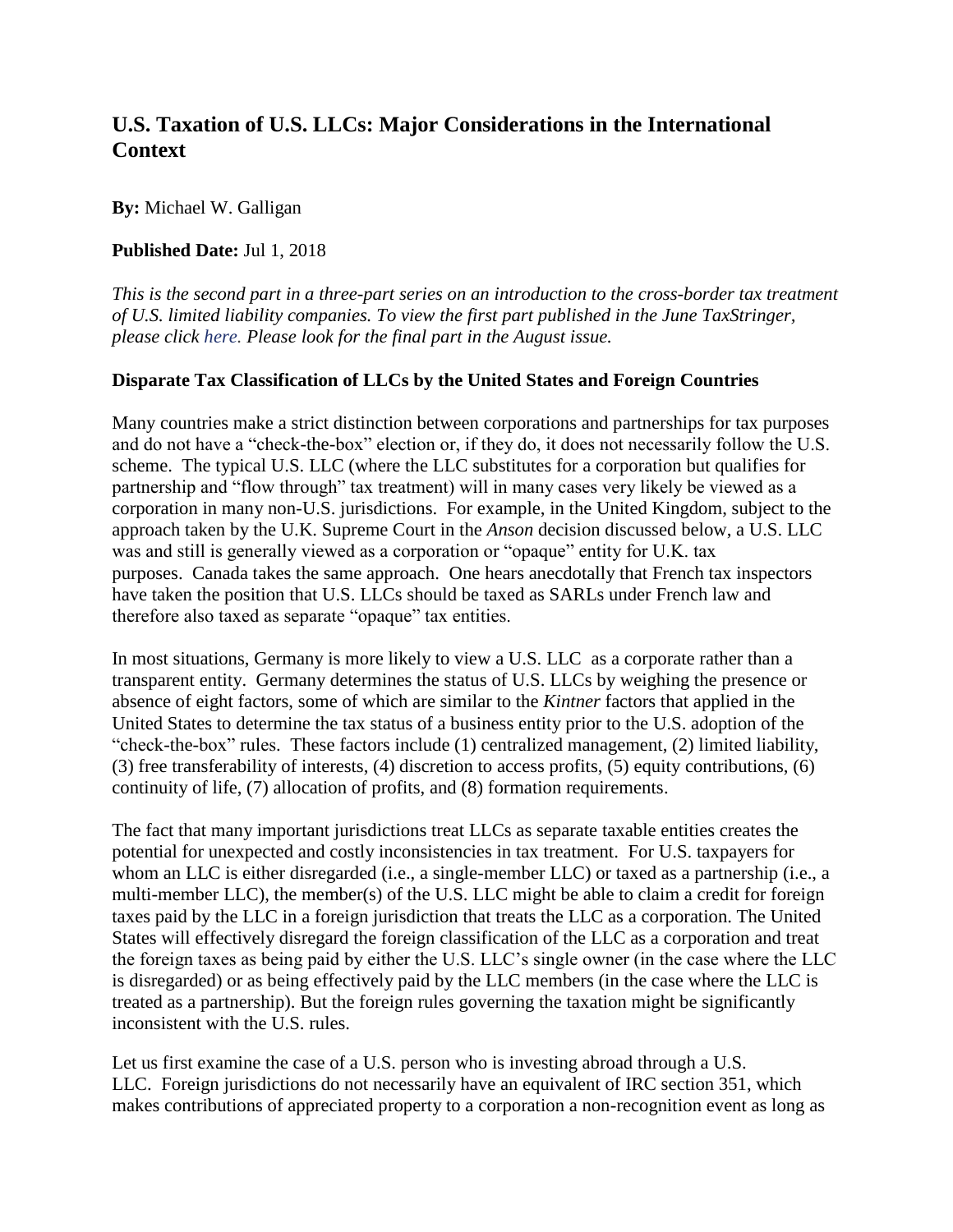the control of the corporation remains basically the same before and after the contribution. A contribution of appreciated property such as real property located in a foreign country to a U.S. LLC could trigger capital gains tax in the foreign country even though there might be no U.S. tax. Moreover, if a U.S. LLC is engaged in an overseas business and then terminates that business and liquidates, such liquidation could be treated as a corporate liquidation in the foreign country, giving rise to possible gains or other taxes in the foreign country (especially if appreciated property is involved), while there might be little or no tax due in the United States with respect to such liquidation.

Let us next consider the case of foreign investors investing in U.S. business activities through a U.S. LLC. The benefit of avoiding U.S. double taxation because of the U.S. treatment of the LLC as a partnership might be entirely lost because the foreign investors' home jurisdictions might treat the LLC as a separate "opaque" or "corporate" taxable entity. For example, a foreign investor must pay U.S. tax on the investor's distributable share of the profits of the business of a U.S. LLC regardless of whether the investor has actually received a distribution. But if the foreign jurisdiction views the U.S. LLC as a corporation, the foreign jurisdiction might view a distribution by a U.S. LLC of its prior years' earnings to the foreign investor as a dividend or a taxable liquidation and deny any credit for the tax previously paid to the United States.

This was precisely the view that Her Majesty's Revenue and Customs ("HMRC," the U.K. equivalent of the IRS) took—and even now, at least to a certain extent, still takes—with respect to distributions to U.K. resident taxpayers from a U.S. LLC. In *Anson v. [Commissioners](https://www.supremecourt.uk/cases/docs/uksc-2013-0068-judgment.pdf) for [HMRC,](https://www.supremecourt.uk/cases/docs/uksc-2013-0068-judgment.pdf)* the U.K. Supreme Court, focusing on the terms of the operating agreement governing the LLC, overruled HMRC for the first time and held that the U.K. taxpayer member of a U.S. LLC effectively recognized his share of profits as they were earned in the LLC and not at the time of their distribution. HMRC, it should be noted, has not entirely acquiesced in the *Anson* decision, and so the degree to which the members of an LLC can be seen to have a right to receive profits as they arise is still not certain for U.K. tax purposes. For more details, see the discussion in Pietro Stuardi's "The [Problematic](https://www.thetaxadviser.com/issues/2015/oct/problematic-use-of-transparent-us-llcs-by-foreign-taxpayers.html) Use of Transparent U.S. LLCs by Foreign Taxpayers."

A similar scenario could well play out in Germany. An August 2008 decision of the German Federal Fiscal Court (*Bundesfinanzhof*) addressed the taxability to German tax residents of distributions from a U.S. LLC, which was considered for German tax purposes to be classified as a corporation. The court determined that the German taxpayers incurred German income tax on distributions by the LLC because they were considered to be dividends paid by a corporation. Thus, in Germany (and many other countries like it), one has the same risk of double taxation as in the U.K. scenario—at least pre-*Anson*—because U.S. tax payments made by members on their distributive share of LLC profits will not be creditable against the German tax on LLC distributions.

## **Uneven Treatment of Tax Treaty Benefits for U.S. LLCs**

We now consider issues about the global tax treatment of U.S. LLCs under income tax treaties between the United States and other countries. Keep in mind that income tax treaties offer many important benefits, such as (1) reduced rates of or exemption from withholding tax by the source country on certain types on income such as dividend, interest, and royalty payments; (2) reduced rates of or exemption from the branch profits tax; (3) exclusion of certain types of gain from